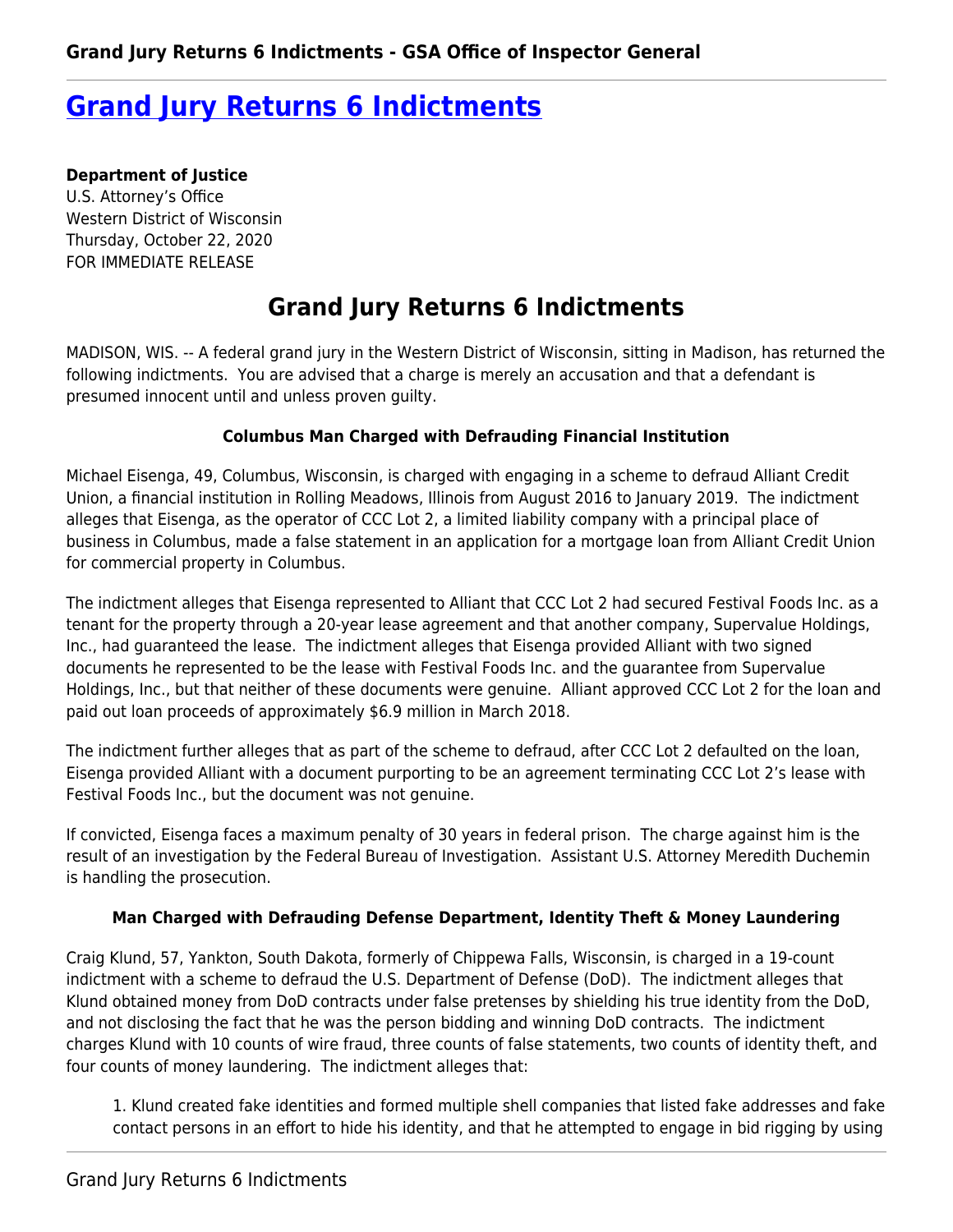## **Grand Jury Returns 6 Indictments - GSA Office of Inspector General**

his various shell corporations to bid on the same defense contracts in an effort to make it look like the DoD was receiving multiple competitive bids from different defense contractors, when in fact, the bids were coming from Klund;

2. Klund supplied nonconforming parts to the DoD, which were being used in important military applications;

3. Klund failed to deliver parts that he contracted with DoD to provide, but submitted invoices to DoD seeking payment for parts that were never shipped;

4. Klund lied to various DoD inspectors about his true identity;

5. Klund used, without lawful authority, a means of identification of real persons in an effort to hide his identity as the person who was actually running his shell companies;

6. Klund created shell companies after two of his other companies were disbarred from participating in the U.S. government procurement program in 2015;

7. In 2018, Klund relocated his business operations from Chippewa Falls to South Dakota in an effort to conceal and evade his criminal activity from the DoD;

8. Klund took steps to conceal his criminal activity from the U.S. government by not reporting any of his DoD gross receipts to the IRS; and

9. Klund engaged in money laundering as a way to disguise his receipt and control of the DoD proceeds paid to his shell companies.

The indictment alleges that Klund used at least 10 different shell companies and was awarded government contracts valued at over \$4,000,000 from 2013 to 2018.

If convicted, Klund faces a maximum penalty of 20 years in federal on each wire fraud charge, five years on each false statement charge, 10 years on each money laundering charge, and a mandatory minimum of two years on each identity theft charge. Federal law requires that a sentence imposed on the identity theft charges be served consecutive to any other sentence imposed.

The charges against Klund are the result of an investigation by the U.S. Department of Defense, Office of Inspector General, Defense Criminal Investigation Service; U.S. Air Force, Office of Special Investigations; U.S. Army, Criminal Investigation Division, Major Procurement Fraud Unit; U.S. Naval Criminal Investigative Service; U.S. General Services Administration, Office of Inspector General, Office of Investigations; and IRS Criminal Investigation. Assistant U.S. Attorney Daniel Graber is handling the prosecution.

## **Minnesota Man Charged with Violating Endangered Species Act**

Chang Xiong, 46, Oakdale, Minnesota, is charged with three counts of purchasing wildlife knowing that it had been transported in violation of the Endangered Species Act. The indictment alleges that in July 2016, September 2017, and December 2018, Xiong purchased rhinoceros feet.

If convicted, Xiong faces a maximum penalty of five years in federal prison on each count. The charges against him are the result of an investigation by the U.S. Fish and Wildlife Service, Office of Law Enforcement. Assistant U.S. Attorney Daniel Graber is handling the prosecution.

## **McFarland Woman Charged with Drug Crimes Involving Methamphetamine**

Tara Blum, 29, McFarland, Wisconsin, is charged with four counts of distributing methamphetamine and two counts of possessing methamphetamine with intent to distribute. The indictment alleges that these offenses occurred between July 22 and September 9, 2020. The indictment alleges that one of the distributions involved 50 grams or more of methamphetamine, and that on September 9, Blum possessed 500 grams or